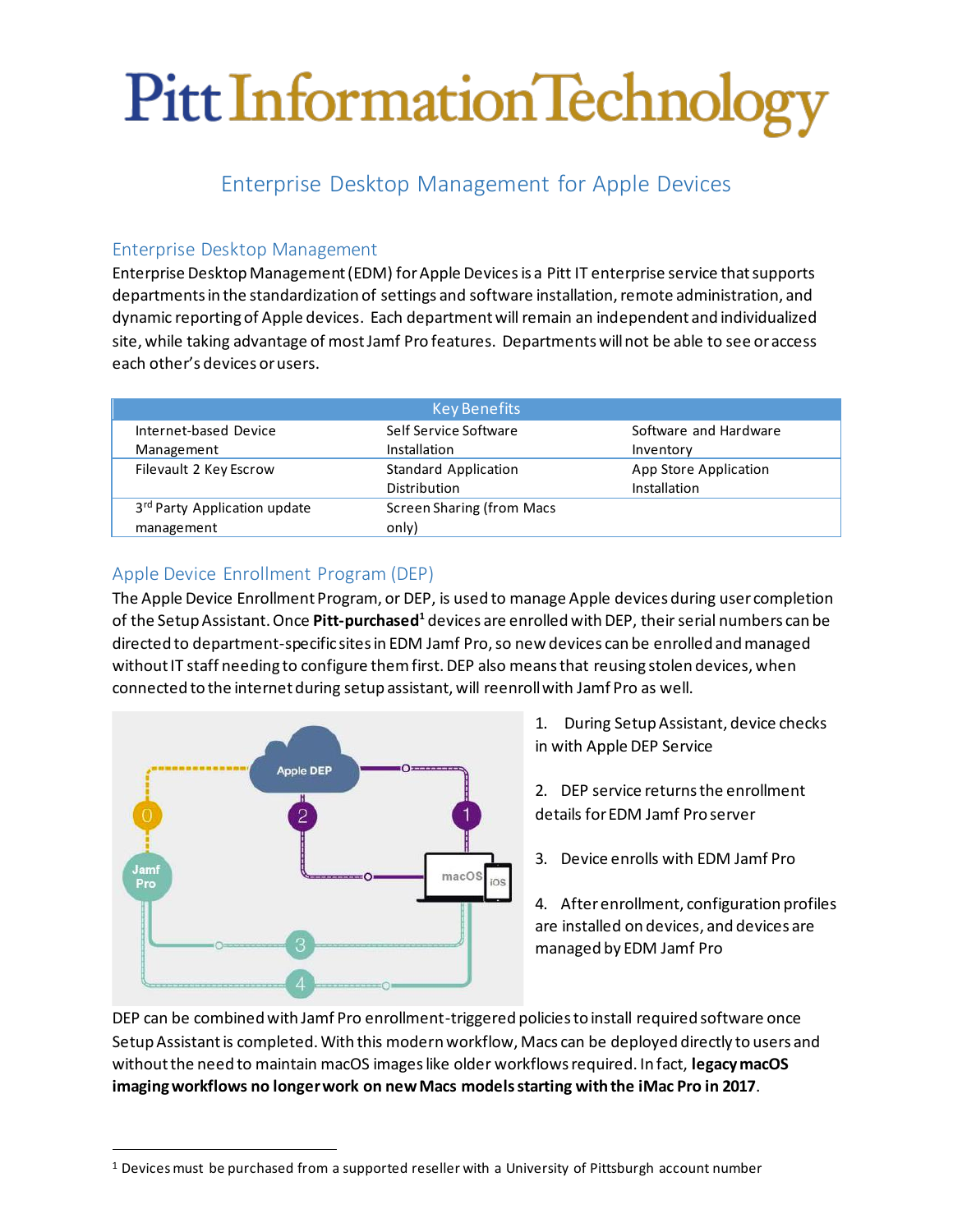#### Self Service

Jamf Self Service (like MEMCM Software Center on Windows) is an application installed on each enrolled device that will enable users to install managed software, Volume Purchase Program Apps, configuration profiles, and eBooks fromEDM Jamf Pro, as well as visit managed bookmarks.



### Standard Self Service Software

| macOS                                                   |                           |                |                                    |  |  |
|---------------------------------------------------------|---------------------------|----------------|------------------------------------|--|--|
| Google Chrome                                           | Creative Cloud<br>Desktop | macOS Monterey | Microsoft Defender for<br>Endpoint |  |  |
| Microsoft Teams                                         | Mozilla Firefox           | Office 365     | <b>Pulse Secure</b>                |  |  |
|                                                         |                           |                |                                    |  |  |
| iOS (App Store apps available by request, for example): |                           |                |                                    |  |  |
| <b>OneDrive</b>                                         | Duo Mobile                | Excel          | Keynote                            |  |  |
| Microsoft<br>Authenticator                              | <b>Numbers</b>            | Outlook        | Pages                              |  |  |
| Powerpoint                                              | <b>Skype for Business</b> | Word           |                                    |  |  |

The software displayed to a department's devices in Self Service can be customized by request to the EDM team, but all macOS software packages must be added and managed by the EDM team—**EDM customers cannot add their own software to Jamf Pro, nor view or deploy software outside of Self Service.**

#### Jamf Pro Console

The Jamf Pro console is browser-based, works in Windows and macOS, and is available from anywhere with internet access. From the console, the departmental technology administrators can:

- Create saved searches to report on software and hardware inventory
- View the status of enrolled devicesthroughout the department
- Deploy VPP App Store apps to devices
- View FileVault 2 decryption keys for encrypted device recovery
- Send device management commands to enrolled devices
- View policies scoped to department devices